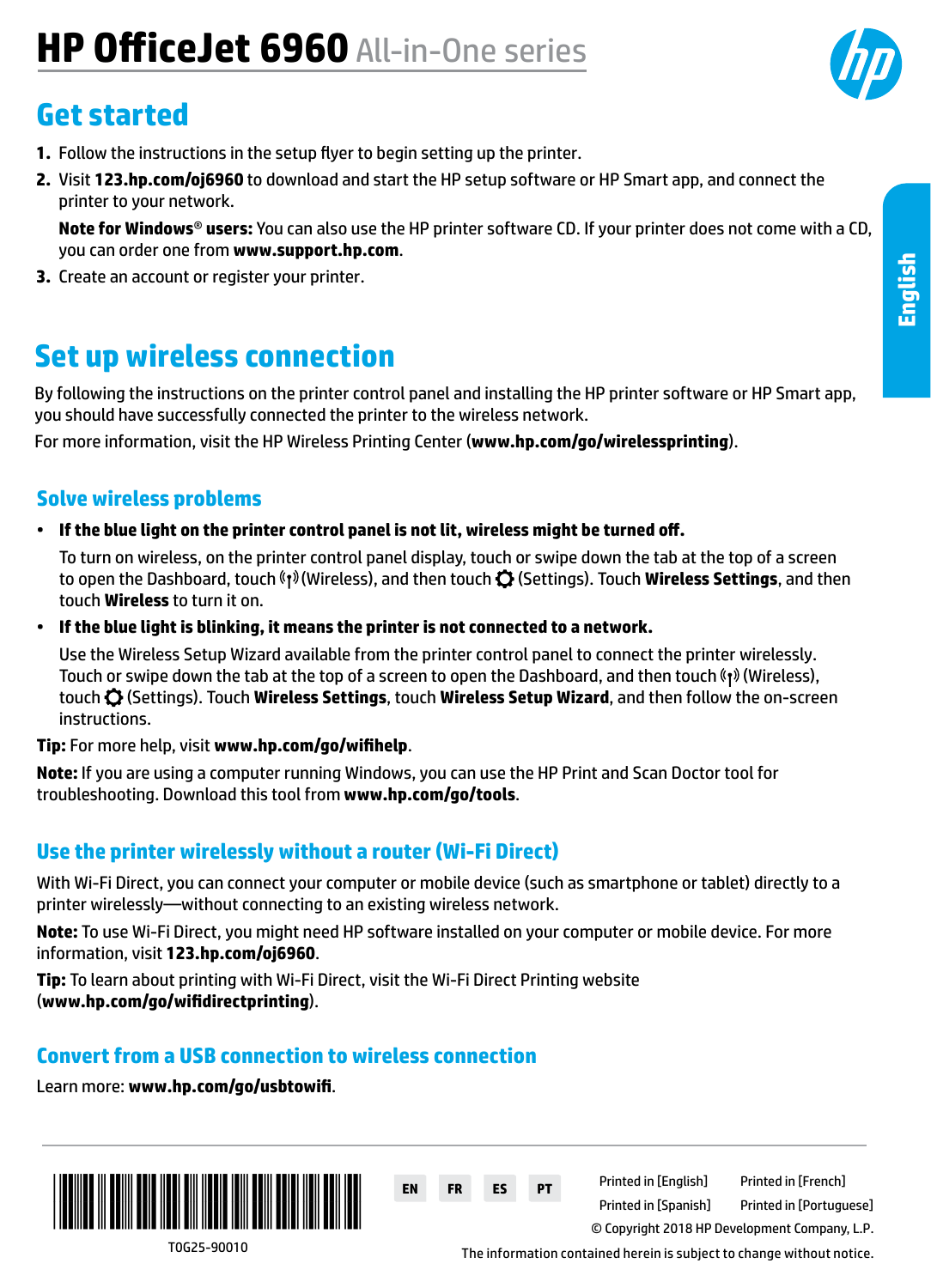## **Set up fax**

You can set up fax using the HP printer software (recommended) or the printer control panel.

- **Windows**: Use the Fax Wizard during software installation. To set up after software installation, open the HP printer software (double-click the icon with the printer name on the desktop), go to the **Fax** tab, and then select **Fax Setup Wizard**.
- **OS X**: After software installation, from the HP Utility, use Basic Fax Settings.
- **Control panel**: Touch **Fax** on the Home screen, and then touch **Setup**.

For more information, visit **[www.hp.com/support/oj6960](http://www.hp.com/support/oj6960)**.

### **Learn more**



**Product support [www.hp.com/support/oj6960](http://www.hp.com/support/oj6960)**



**HP mobile printing [www.hp.com/go/mobileprinting](http://www.hp.com/go/mobileprinting)**

| Help                           | Get additional help and find notices, environmental, and regulatory<br>information (including the European Union Regulatory Notice and compliance<br>statements) in the "Technical Information" section of the User Guide:<br>www.hp.com/support/oj6960.                                                                                                              |
|--------------------------------|-----------------------------------------------------------------------------------------------------------------------------------------------------------------------------------------------------------------------------------------------------------------------------------------------------------------------------------------------------------------------|
| Ink cartridge information      | <b>Cartridges:</b> Make sure you use the cartridges provided with the printer for<br>setup.                                                                                                                                                                                                                                                                           |
|                                | <b>Anonymous usage information storage: HP</b> cartridges used with this printer<br>contain a memory chip that assists in the operation of the printer and stores<br>a limited set of anonymous information about the usage of the printer. This<br>information might be used to improve future HP printers. Refer to the user<br>guide on www.hp.com/support/oj6960. |
| Safety information             | Use only with the power cord and power adapter (if provided) supplied by HP.                                                                                                                                                                                                                                                                                          |
| Ink usage                      | www.hp.com/go/inkusage                                                                                                                                                                                                                                                                                                                                                |
| <b>Regulatory Model Number</b> | For regulatory identification purposes, your product is assigned with a<br>Regulatory Model Number. The Regulatory Model Number should not be<br>confused with the marketing name or product numbers.                                                                                                                                                                 |
| Printer registration           | www.register.hp.com                                                                                                                                                                                                                                                                                                                                                   |
| Declaration of Conformity      | www.hp.eu/certificates                                                                                                                                                                                                                                                                                                                                                |

Microsoft and Windows are either registered trademarks or trademarks of Microsoft Corporation in the United States and/or other countries. Mac and AirPrint are trademarks of Apple Inc., registered in the U.S. and other countries.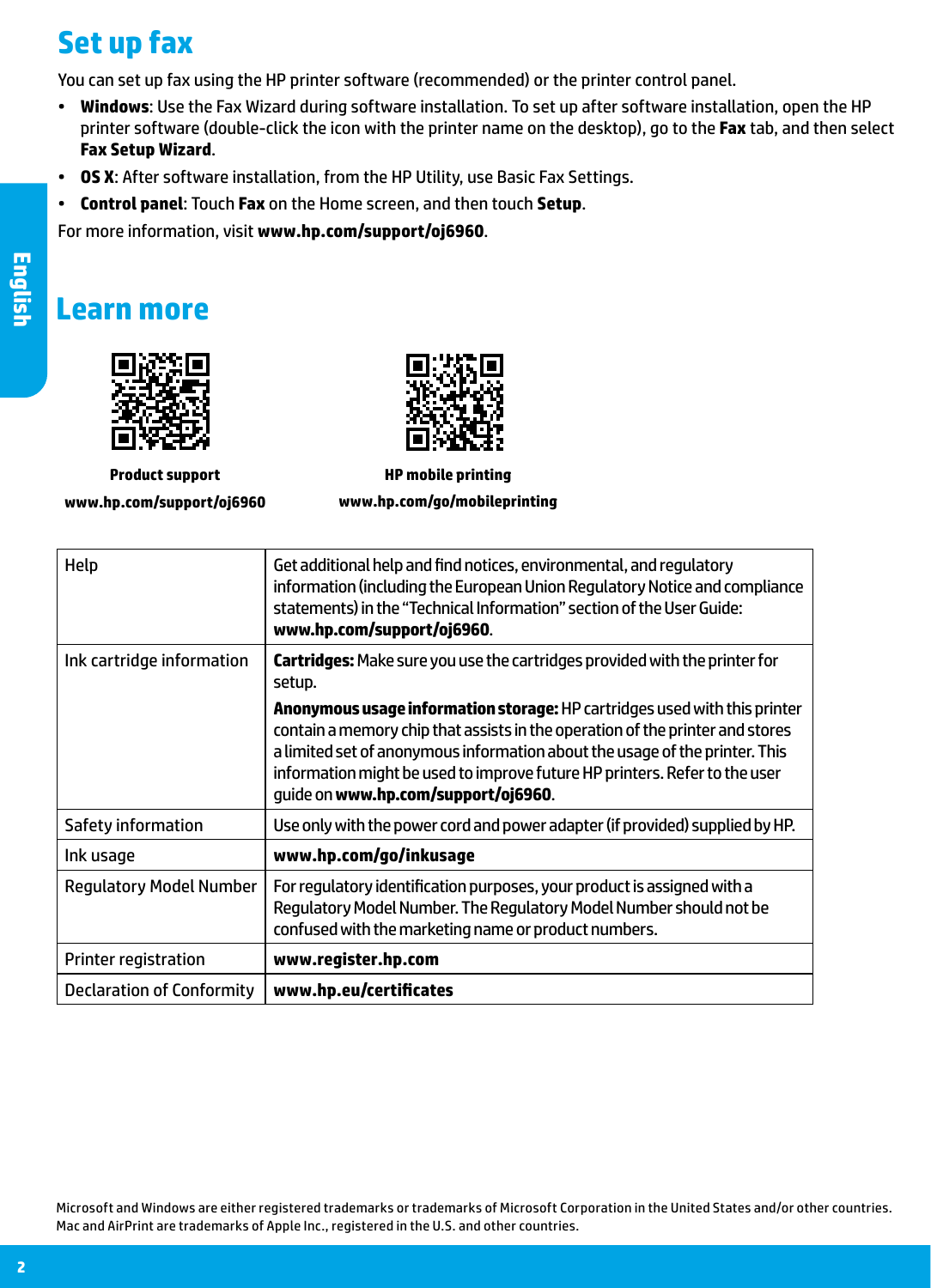## **HP printer limited warranty statement**

| <b>HP Product</b>                                                             | <b>Limited Warranty Period</b>                                                                                                                                                             |
|-------------------------------------------------------------------------------|--------------------------------------------------------------------------------------------------------------------------------------------------------------------------------------------|
| Printer                                                                       | 1 year hardware warranty                                                                                                                                                                   |
| Print or Ink cartridges                                                       | Until the HP ink is depleted or the "end of warranty" date<br>printed on the cartridge has been reached, whichever occurs<br>first. This warranty does not cover HP ink products that have |
|                                                                               | been refilled, remanufactured, refurbished, misused, or<br>tampered with.                                                                                                                  |
| Printheads (only applies to products with customer<br>replaceable printheads) | 1 vear                                                                                                                                                                                     |
| Accessories                                                                   | 1 year unless otherwise stated                                                                                                                                                             |

A. Extent of limited warranty

- 1. This HP Limited Warranty applies only to HP branded products sold or leased a) from HP Inc., its subsidiaries, affiliates, authorized resellers, authorized distributors, or country distributors; b) with this HP Limited Warranty.
- 2. HP Inc. (HP) warrants to the end-user customer that the HP products specified above will be free from defects in materials<br>In and workmanship for the duration specified above (the "Limited Warranty Period"), which lim date." Alternatively, if the HP Hardware Product is not detected at that time, the Limited Warranty Period shall start on the<br>latter of the date of purchase or lease from HP or from the HP or, if applicable, the HP authori installation.<br>Installation.<br>3. For software products, HP's limited warranty applies only to a failure to execute programming instructions. HP does not
- 3. For software products, HP's limited warranty applies only to a failure to execute programming instructions. HP does not<br>warrant that the operation of any product will be interrupted or error-free.<br>4. HP's limited warran
- other problems, including those that arise as a result of: a. Improper maintenance or modification;
	-
- b. Software, media, parts, or supplies not provided or supported by HP;<br>c. Operation outside the product's specifications;
	-
- d. Unauthorized modification or misuse. 5. HP's limited warranty is void in the event the printer is attached to an aftermarket apparatus or system that modifies the
- or the printer's functionality such as a continuous ink system.<br>6. For HP printer products, the use of a non-HP cartridge or a refilled cartridge does not affect either the warranty to the<br>4. Customer or any HP support con non-HP or refilled cartridge or an expired ink cartridge, HP will charge its standard time and materials charges to service the
- printer for the particular failure or damage.<br>The receives, during the applicable warranty period, notice of a defect in any product which is covered by HP's warranty, HP להשתפות shall either repair or replace the product
- 8. If HP is unable to repair or replace, as applicable, a defective product which is covered by HP's warranty, HP shall, within a<br>reasonable time after being notified of the defect, refund the purchase price for the produc
	- 9. HP shall have no obligation to repair, replace, or refund until the customer returns the defective product to HP.
	- 10. Any replacement product may be either new or like-new products of similar functionality as the product being replaced.
- 11. HP products may contain remanufactured parts, components, or materials equivalent to new in performance.<br>12. HP's Limited Warranty Statement is valid in any country where the covered HP product is distributed by HP. Co 12. HP's Limited Warranty Statement is valid in any country where the covered HP product is distributed by HP. Contracts for<br>additional warranty services, such as on-site service, may be available from any authorized HP se
- where the product is distributed by HP or by an authorized importer.<br>B. Limitations of warranty<br>TO THE EXTENT ALLOWED BY LOCAL LAW, NEITHER HP NOR ITS THIRD PARTY SUPPLIERS MAKES ANY OTHER WARRANTY OR<br>CONDITION OF ANY KI
- C. Limitations of liability
	- 1. To the extent allowed by local law, the remedies provided in this Warranty Statement are the customer's sole and exclusive remedies.
- 2. TO THE EXTENT ALLOWED BY LOCAL LAW, EXCEPT FOR THE OBLIGATIONS SPECIFICALLY SET FORTH IN THIS WARRANTY STATEMENT, IN NO EVENT SHALL HP OR ITS THIRD PARTY SUPPLIERS BE LIABLE FOR DIRECT, INDIRECT, SPECIAL, INCIDENTAL,<br>OR CONSEQUENTIAL DAMAGES, WHETHER BASED ON CONTRACT, TORT, OR ANY OTHER LEGAL THEORY AND WHETHER ADVISED OF THE POSSIBILITY OF SUCH DAMAGES. D. Local law
- - 1. This Warranty Statement gives the customer specific legal rights. The customer may also have other rights which vary from<br>1. State to state in the United States, from province to province in Canada, and from country to
	- 2. To the extent that this Warranty Statement is inconsistent with local law, this Warranty Statement shall be deemed modified to be consistent with such local law. Under such local law, certain disclaimers, exclusions and limitations of this Warranty Statement may not apply to the customer.

#### **HP Limited Warranty**

Visit www.support.hp.com to access warranty support including troubleshooting tips, diagnostics tools, software and drivers,<br>product information, and how-to videos. Support options like chat and forums are also accessible

The HP limited Warranty is a commercial guarantee voluntarily provided by HP. The name and address of the HP entity responsible for the performance of the HP Limited Warranty in your country is as follows:

**U.K:** HP Inc UK Limited, Cain Road, Amen Corner, Bracknell, Berkshire, RG12 1HN **Ireland:** Hewlett-Packard Ireland Limited, Liffey Park Technology Campus, Barnhall Road, Leixlip, Co.Kildare<br>**Malta:** Hewlett-Packard Europe B.V., Amsterdam, Meyrin Branch, Route du Nant-d'Avril 150, 1217 Meyrin, Switzerl

**United Kingdom:** The HP Limited Warranty benefits apply in addition to any legal rights to a guarantee from a seller of nonconformity of goods<br>with the contract of sale. These rights expire six years from delivery of good have the right to choose whether to claim service under the HP Limited Warranty or against the seller under the legal guarantee.

**Ireland:** The HP Limited Warranty benefits apply in addition to any statutory rights from seller in relation to nonconformity of goods with the contract of sale. However various factors may impact your eligibility to receive these rights. Consumer statutory rights are not limited or affected<br>in any manner by HP Care Pack. For further information, please consult th European Consumer Centers website.Consumers have the right to choose whether to claim service under the HP Limited Warranty or against the seller under the legal guarantee.

**Malta:** The HP Limited Warranty benefits apply in addition to any legal rights to a two-year guarantee from seller of nonconformity of goods with the contract of sale; however various factors may impact your eligibility to receive these rights. Consumer statutory rights are not limited or<br>affected in any manner by the HP Limited Warranty. For further information, pl may visit the European Consumer Centers website.

Consumers have the right to choose whether to claim service under the HP Limited Warranty or against the seller under two-year legal guarantee.

For further information, please consult the following link: Consumer Legal Guarantee (www.hp.com/go/eu-legal) or you may visit the European Consumer Centers website(http://ec.europa.eu/consumers/solving\_consumer\_disputes/non-judicial\_redress/ecc-net/).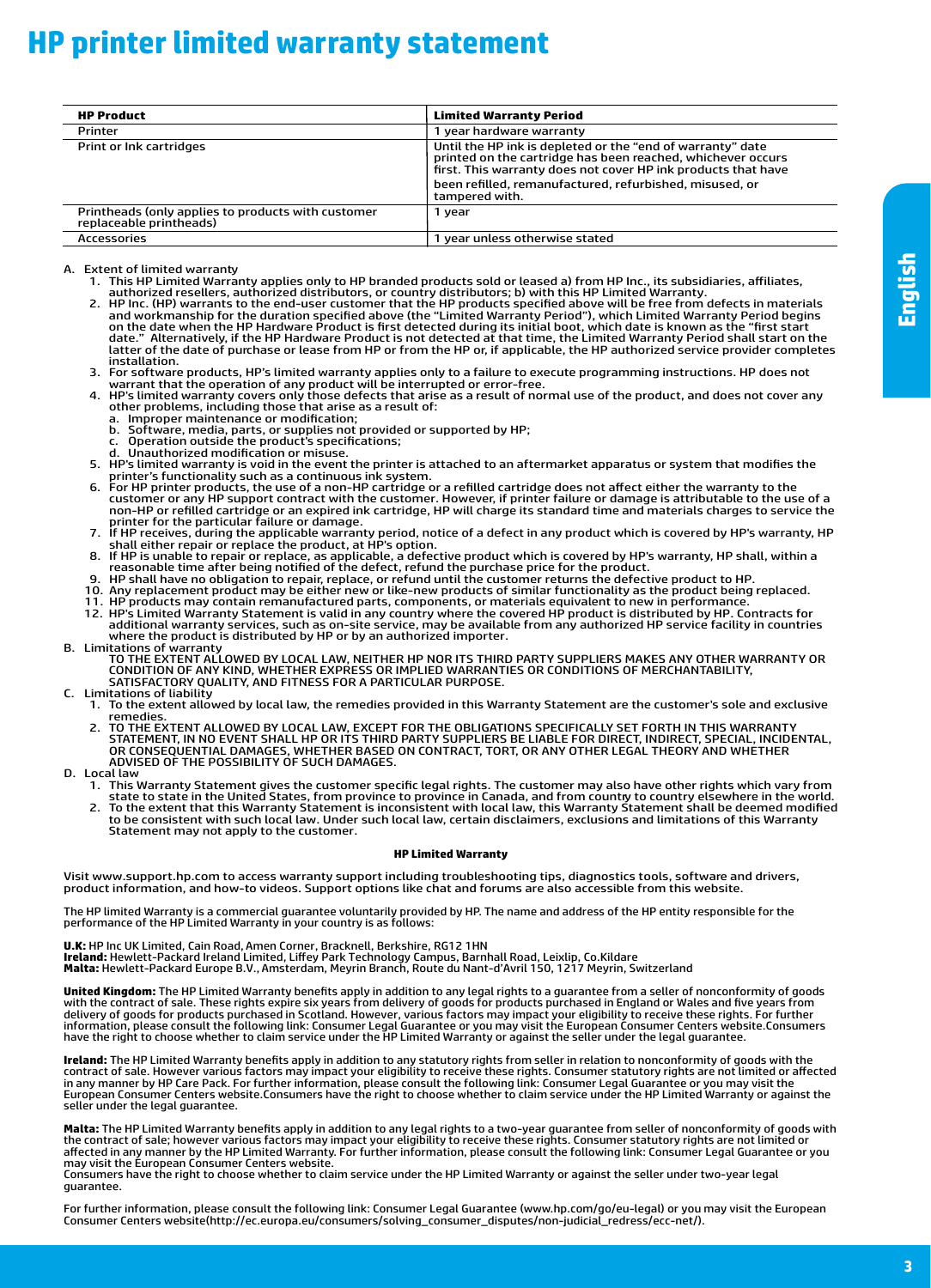# **HP OfficeJet Série 6960** Tout-en-un

## **Démarrage**

- **1.** Suivez les instructions figurant sur la fiche d'installation pour configurer l'imprimante.
- **2.** Allez sur la page **[123.hp.com/oj6960](http://123.hp.com/oj6960)** pour télécharger et lancer le logiciel d'installation ou l'application HP Smart, puis connectez votre imprimante à votre réseau.

**Remarque à l'attention des utilisateurs de Windows**® **:** Vous pouvez également utiliser le CD du logiciel de l'imprimante. Si votre imprimante ne dispose pas d'un CD, vous pouvez en commander un sur **[www.support.hp.com](http://www.support.hp.com)**.

**3.** Créez un compte ou enregistrez votre imprimante.

### **Configuration d'une connexion sans fil**

En suivant les instructions du panneau de commande de l'imprimante et en installant le logiciel d'impression HP ou l'application HP Smart, vous devriez réussir à connecter l'imprimante au réseau sans fil.

Pour en savoir plus, consultez le Centre d'impression sans fil HP (**[www.hp.com/go/wirelessprinting](http://www.hp.com/go/wirelessprinting)**).

#### **Résolution des problèmes liés aux réseaux sans fil**

• **Si le voyant bleu près du panneau de commande de l'imprimante n'est pas allumé, cela signifie que la fonction sans fil est peut-être désactivée.** 

Pour activer la fonction sans fil, sur le panneau de commande de l'imprimante, appuyez ou balayez vers le bas l'onglet situé en haut de l'écran pour ouvrir le Tableau de bord, puis appuyez sur «1» (Sans fil) et  ${\bf Q}$ (Paramètres). Appuyez sur **Paramètres sans fil**, puis sur **Sans fil** pour l'activer.

• **Si le voyant bleu clignote, cela signifie que l'imprimante n'est connectée à aucun réseau.** 

Utilisez l'Assistant de configuration sans fil depuis le panneau de commande de l'imprimante pour établir une connexion sans fil avec l'imprimante. Appuyez ou faites glisser votre doigt en haut de l'écran pour afficher le Tableau de bord, puis appuyez sur Ǡ» (Sans fil), puis sur **۞** (Paramètres). Appuyez sur **Paramètres sans fil**, puis sur **Assistant de configuration sans fil**, et suivez les instructions à l'écran.

**Conseil :** Pour obtenir de l'aide, rendez-vous sur **[www.hp.com/go/wifihelp](http://www.hp.com/go/wifihelp)**.

**Remarque :** Si vous utilisez un ordinateur exécutant Windows, vous pouvez utiliser l'outil HP Print and Scan Doctor pour procéder au dépannage. Vous pouvez télécharger cet outil sur le site **[www.hp.com/go/tools](http://www.hp.com/go/tools)**.

#### **Utiliser l'imprimante sans fil sans routeur (Wi-Fi Direct)**

Wi-Fi Direct vous permet de connecter votre ordinateur ou votre périphérique mobile (smartphone ou tablette) à une imprimante sans utiliser de câble, sans vous connecter à un réseau sans fil existant.

**Remarque :** Pour utiliser Wi-Fi Direct, il se peut que vous deviez installer un logiciel HP sur votre ordinateur ou votre périphérique mobile. Pour plus d'informations, rendez-vous sur le site **[123.hp.com/oj6960](http://123.hp.com/oj6960)**.

**Conseil :** Pour en savoir plus sur l'impression avec Wi-Fi Direct, consultez le site Web Wi-Fi Direct Printing (**[www.hp.com/go/wifidirectprinting](http://www.hp.com/go/wifidirectprinting)**).

#### **Passer d'une connexion USB à une connexion sans fil**

Pour en savoir plus, rendez-vous sur : **[www.hp.com/go/usbtowifi](http://www.hp.com/go/usbtowifi)**.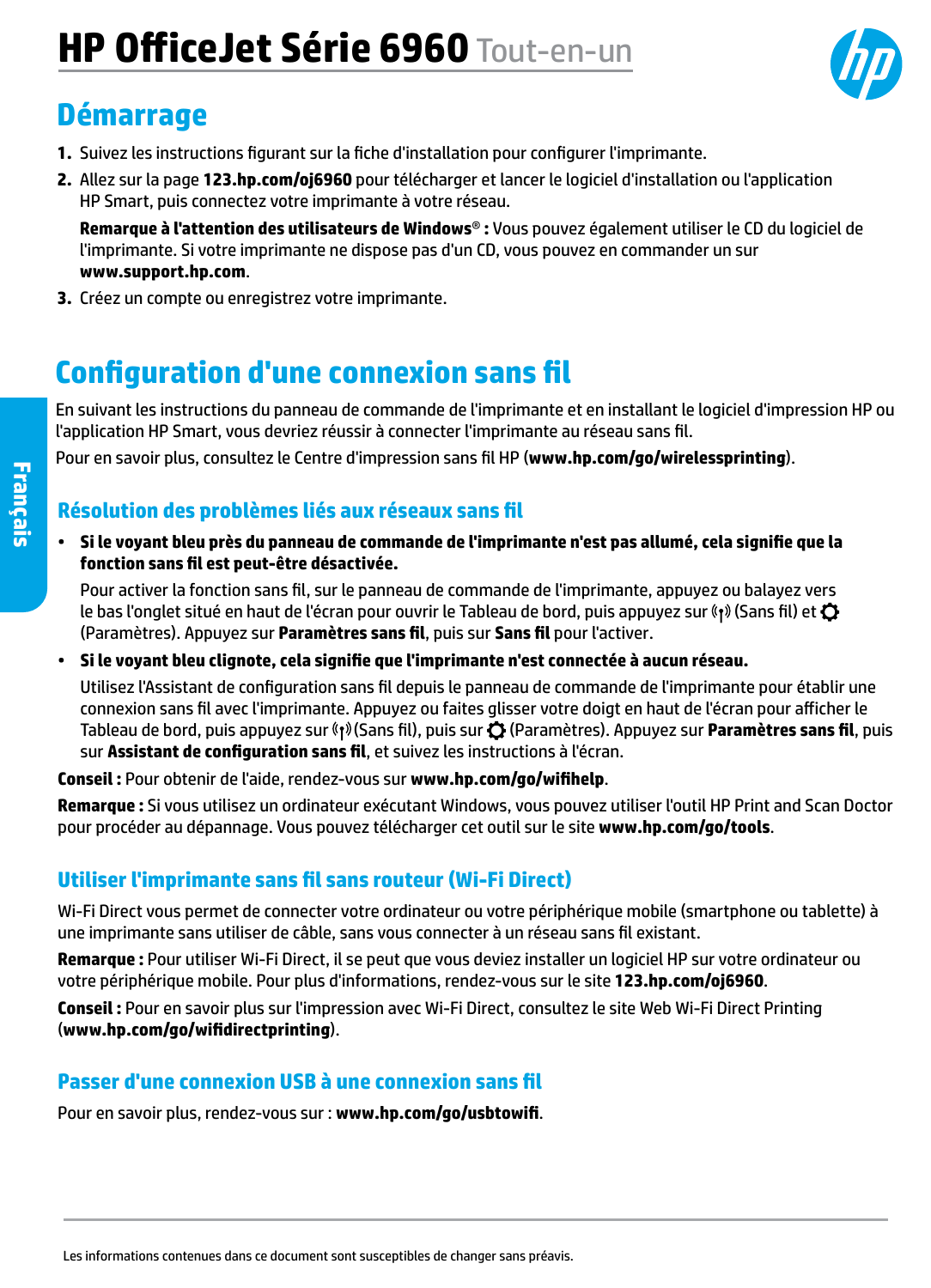## **Configuration du télécopieur**

Vous pouvez configurer le télécopieur avec le logiciel de l'imprimante HP (recommandé) ou à l'aide du panneau de commande de l'imprimante.

- **Windows** : Utilisez l'Assistant de configuration du télécopieur pendant l'installation du logiciel. Pour procéder à la configuration après installation du logiciel, ouvrez le logiciel de l'imprimante HP (faites un double clic sur l'icône portant le nom de l'imprimante sur le bureau), rendez-vous sur l'onglet **Télécopieur** puis sélectionnez **Assistant de configuration du télécopieur**.
- **OS X** : Après avoir installé le logiciel, rendez-vous sur HP Utility, et utilisez les Paramètres de télécopie de base.
- **Panneau de commande** : Appuyez sur **Télécopieur** sur l'écran d'accueil, puis appuyez sur **Configuration**.

Pour plus d'informations, rendez-vous sur le site **[www.hp.com/support/oj6960](http://www.hp.com/support/oj6960)**.

## **En savoir plus**



**Assistance produit [www.hp.com/support/oj6960](http://www.hp.com/support/oj6960)**

**Impression mobile HP [www.hp.com/go/mobileprinting](http://www.hp.com/go/mobileprinting)**

| Aide                                             | Obtenez une aide supplémentaire et retrouvez des avis, des<br>informations environnementales et réglementaires (y compris les<br>déclarations de conformité et les avis d'application de la réglementation<br>de l'Union européenne) dans la section « Informations techniques » du<br>manuel de l'utilisateur : www.hp.com/support/oj6960.                                                                         |
|--------------------------------------------------|---------------------------------------------------------------------------------------------------------------------------------------------------------------------------------------------------------------------------------------------------------------------------------------------------------------------------------------------------------------------------------------------------------------------|
| Informations relatives<br>aux cartouches d'encre | Cartouches : Assurez-vous de bien utiliser les cartouches fournies avec<br>l'imprimante pour procéder à la configuration.                                                                                                                                                                                                                                                                                           |
|                                                  | Stockage d'informations anonymes sur l'utilisation : Les cartouches<br>HP utilisées avec cette imprimante contiennent une puce mémoire<br>qui contribue à son fonctionnement et stocke une série limitée<br>d'informations anonymes sur son utilisation. Ces renseignements<br>peuvent servir à améliorer les futures imprimantes HP. Consultez le<br>guide de l'utilisateur sur le site www.hp.com/support/oj6960. |
| Informations de sécurité                         | Utilisez uniquement le cordon d'alimentation et l'adaptateur secteur<br>éventuellement fournis par HP.                                                                                                                                                                                                                                                                                                              |
| Utilisation de l'encre                           | www.hp.com/go/inkusage                                                                                                                                                                                                                                                                                                                                                                                              |
| Numéro de modèle<br>réglementaire                | Pour des motifs réglementaires d'identification, un numéro de modèle<br>réglementaire a été affecté à votre produit. Ne confondez pas le numéro<br>de modèle réglementaire et le nom marketing ou les références du<br>produit.                                                                                                                                                                                     |
| Enregistrement de<br><i>l'imprimante</i>         | www.register.hp.com                                                                                                                                                                                                                                                                                                                                                                                                 |
| Déclaration de conformité                        | www.hp.eu/certificates                                                                                                                                                                                                                                                                                                                                                                                              |

Microsoft et Windows sont soit des marques soit des marques déposées de Microsoft Corporation aux États-Unis et/ou dans d'autres pays. Mac et AirPrint sont des marques déposées d'Apple, Inc. aux États-Unis et dans d'autres pays.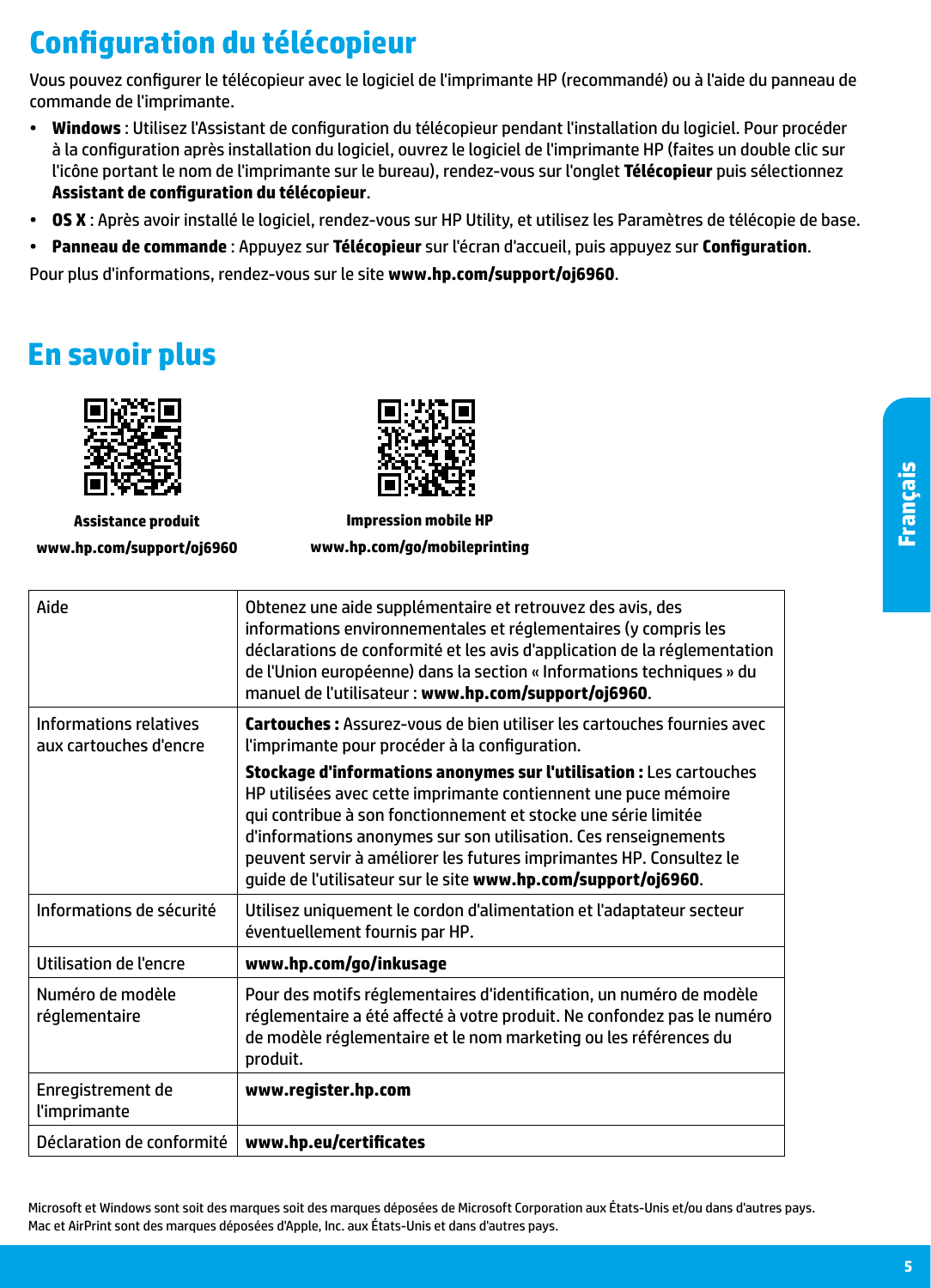## **Déclaration de garantie limitée de l'imprimante HP**

| <b>Produit HP</b>                                             | Période de garantie limitée                                                                                                                                                                                                                                                        |
|---------------------------------------------------------------|------------------------------------------------------------------------------------------------------------------------------------------------------------------------------------------------------------------------------------------------------------------------------------|
| Imprimante                                                    | Matériel garanti 1 an                                                                                                                                                                                                                                                              |
| Cartouches d'encre                                            | Jusqu'à épuisement de l'encre HP ou jusqu'à expiration de la date<br>de garantie imprimée sur la cartouche (selon le cas qui se produira<br>en premier). Cette garantie ne couvre pas les produits utilisant de<br>l'encre HP qui ont été reconditionnés, mal utilisés ou altérés. |
| Têtes d'impression (ne s'applique qu'aux produits avec        | an                                                                                                                                                                                                                                                                                 |
| des têtes d'impression pouvant être remplacées par le client) |                                                                                                                                                                                                                                                                                    |
| Accessoires                                                   | 1 an, sauf indication contraire                                                                                                                                                                                                                                                    |

A. Extension de garantie limitée

- 1. Cette garantie limitée HP s'applique uniquement aux produits de marque HP vendus ou loués a) par HP Inc., ses succursales, ses filiales, ses revendeurs agréés, ses distributeurs autorisés ou ses distributeurs dans les pays ; b) avec cette garantie limitée HP.
- 2. HP Inc. (HP) garantit au client utilisateur final que les produits HP spécifiés ci-dessus sont exempts de vices de matériaux et de fabrication pendant la durée spécifiée ci-dessus (la «Période de garantie limitée»), laquelle Période de garantie limitée commence le jour où le produit matériel HP a été détecté pour la première fois lors du démarrage initial, dont la date est réputée la «date du premier démarrage». Ou bien, si le produit matériel HP n'a pas été détecté à ce moment-là, la Période de garantie limitée commence au plus tard à la date d'achat ou de location auprès de HP, ou du fournisseur de services agréé par HP ou, le cas échéant, auprès du fournisseur de services agréé par HP qui a terminé l'installation.
- 3. Pour les logiciels, la garantie limitée HP est valable uniquement en cas d'impossibilité d'exécuter les instructions de programmation. HP ne garantit pas que le fonctionnement du logiciel ne connaîtra pas d'interruptions ni d'erreurs.
- 4. La garantie limitée HP ne couvre que les défauts qui apparaissent dans le cadre de l'utilisation normale du produit et ne couvre aucun autre problème, y compris ceux qui surviennent du fait :
	- a. d'une mauvaise maintenance ou d'une modification ;
	- b. de logiciels, de supports, de pièces ou de consommables non fournis ou non pris en charge par HP ;
	- c. du fonctionnement du produit hors de ses caractéristiques ; ou
	- d. d'une modification non autorisée ou d'une mauvaise utilisation.
- 5. La garantie limitée de HP est nulle dans le cas où l'imprimante est connectée à un appareil ou un système de rechange qui modifie la fonctionnalité de l'imprimante comme un système d'encre continu.
- 6. Pour les imprimantes HP, l'utilisation d'une cartouche d'un autre fournisseur ou d'une cartouche rechargée n'entraîne pas la résiliation de la garantie ni d'un contrat de support HP. Toutefois, si la panne ou les dégâts peuvent être attribués à l'utilisation d'une cartouche d'un autre fournisseur, d'une cartouche rechargée ou d'une cartouche périmée, HP facturera les montants correspondant au temps et au matériel nécessaires à la réparation de l'imprimante.
- 7. Si, pendant la période de garantie applicable, HP est informé d'une défaillance concernant un produit couvert par la garantie HP, HP choisira de réparer ou de remplacer le produit défectueux.
- 8. Si HP est dans l'incapacité de réparer ou de remplacer, selon le cas, un produit défectueux couvert par la garantie HP, HP devra, dans un délai raisonnable après avoir été informé du défaut, rembourser le prix d'achat du produit.
- 9. HP ne sera tenu à aucune obligation de réparation, de remplacement ou de remboursement tant que le client n'aura pas retourné le produit défectueux à HP.
- 10. Tout produit de remplacement peut être neuf ou comme neuf et comporte les fonctionnalités semblables au produit remplacé.
- 11. Les produits HP peuvent contenir des pièces, des composants ou des matériels reconditionnés équivalents à des neufs en termes de performances.
- 12. La garantie limitée HP est valable dans tout pays dans lequel le produit HP couvert est distribué par HP. Des contrats apportant des services de garantie supplémentaires, tels que la réparation sur site, sont disponibles auprès des services de maintenance agréés par HP dans les pays dans lequel le produit est distribué par HP ou par un importateur agréé.

B. Restrictions de garantie

- DANS LA MESURE OÙ LES LOIS LOCALES L'AUTORISENT, HP OU SES FOURNISSEURS TIERS NE FONT AUCUNE AUTRE GARANTIE OU CONDITION, EXPRESSE OU IMPLICITE, EN CE QUI CONCERNE LES PRODUITS HP ET NIENT TOUTE GARANTIE IMPLICITE DE COMMERCIALISATION, DE QUALITÉ SATISFAISANTE OU D'ADAPTATION À UN BUT PARTICULIER.
- C. Restrictions de responsabilité
	- 1. Dans la mesure où les lois locales l'autorisent, les recours énoncés dans cette déclaration de garantie constituent les recours exclusifs du client.
	- 2. DANS LA MESURE OÙ LES LOIS LOCALES L'AUTORISENT, EXCEPTION FAITE DES OBLIGATIONS SPÉCIFIQUEMENT ÉNONCÉES DANS LA PRÉSENTE DÉCLARATION DE GARANTIE, HP OU SES FOURNISSEURS TIERS NE POURRONT ÊTRE TENUS POUR RESPONSABLES DE DOMMAGES DIRECTS, INDIRECTS, SPÉCIAUX OU ACCIDENTELS, QU'ILS SOIENT BASÉS SUR UN CONTRAT, UN PRÉJUDICE OU TOUTE AUTRE THÉORIE LÉGALE, QUE CES DOMMAGES SOIENT RÉPUTÉS POSSIBLES OU NON.
- D. Lois locales
	- 1. Cette déclaration de garantie donne au client des droits juridiques spécifiques. Le client peut également posséder d'autres droits selon les états des Etats-Unis, les provinces du Canada, et les autres pays ou régions du monde.
	- 2. Si cette déclaration de garantie est incompatible avec les lois locales, elle sera considérée comme étant modifiée pour être conforme à la loi locale. Selon ces lois locales, certaines clauses de non-responsabilité, renonciations et limitations de cette déclaration de garantie peuvent ne pas s'appliquer au client.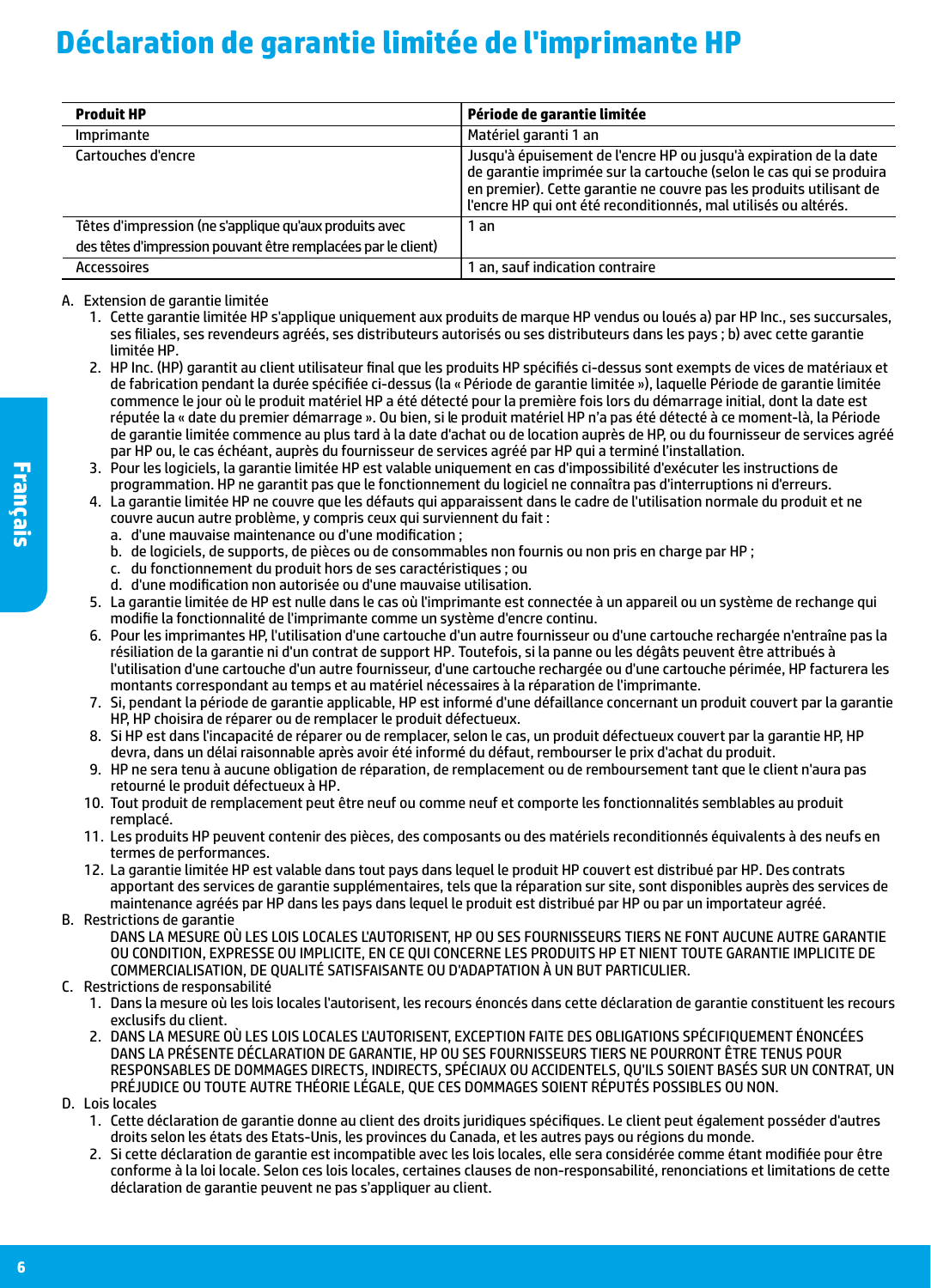#### **Garantie du fabricant HP**

La garantie limitée HP est une garantie commerciale fournie volontairement par HP. Voici les coordonnées de l'entité HP responsable de l'exécution de la garantie limitée HP dans votre pays :

**France:** HP France SAS, société par actions simplifiée identifiée sous le numéro 448 694 133 RCS Evry, 1 Avenue du Canada, 91947, Les Ulis

**G.D. Luxembourg:** Hewlett-Packard Luxembourg S.C.A., 75, Parc d'Activités Capellen, Rue Pafebruc, L-8308 Capellen

**Belgique:** HP Belgium BVBA, Hermeslaan 1A, B-1831 Diegem

#### **France**

Les avantages de la garantie limitée HP s'appliquent en complément des droits dont vous disposez au titre des garanties légales applicables dont le bénéfice est soumis à des conditions spécifiques. Vos droits en tant que consommateur au titre de la garantie légale de conformité mentionnée aux articles L. 211-4 à L. 211-13 du Code de la Consommation et de celle relative aux défauts du bien vendu, dans les conditions prévues aux articles 1641 à 1648 et 2232 du Code de Commerce ne sont en aucune façon limités ou affectés par la garantie limitée HP. Pour de plus amples informations, veuillez consulter le lien suivant : Garanties légales accordées au consommateur. Vous pouvez également consulter le site Web des Centres européens des consommateurs. Les consommateurs ont le droit de choisir d'exercer leurs droits au titre de la garantie limitée HP, ou auprès du vendeur au titre des garanties légales applicables mentionnées ci-dessus.

#### **POUR RAPPEL :**

Garantie Légale de Conformité

Article L211-4 du Code de la Consommation :

« Le vendeur est tenu de livrer un bien conforme au contrat et répond des défauts de conformité existant lors de la délivrance. Il répond également des défauts de conformité résultant de l'emballage, des instructions de montage ou de l'installation lorsque celle-ci a été mise à sa charge par le contrat ou a été réalisée sous sa responsabilité ».

Article L211-5 du Code de la Consommation :

« Pour être conforme au contrat, le bien doit :

1° Etre propre à l'usage habituellement attendu d'un bien semblable et, le cas échéant :

- correspondre à la description donnée par le vendeur et posséder les qualités que celui-ci a présentées à l'acheteur sous forme d'échantillon ou de modèle ;

- présenter les qualités qu'un acheteur peut légitimement attendre eu égard aux déclarations publiques faites par le vendeur, par le producteur ou par son représentant, notamment dans la publicité ou l'étiquetage ;

2° Ou présenter les caractéristiques définies d'un commun accord par les parties ou être propre à tout usage spécial recherché par l'acheteur, porté à la connaissance du vendeur et que ce dernier a accepté ».

Article L211-12 du Code de la Consommation :

« L'action résultant du défaut de conformité se prescrit par deux ans à compter de la délivrance du bien ».

Garantie des vices cachés

Article 1641 du Code Civil : « Le vendeur est tenu de la garantie à raison des défauts cachés de la chose vendue qui la rendent impropre à l'usage auquel on la destine, ou qui diminuent tellement cet usage que l'acheteur ne l'aurait pas acquise, ou n'en aurait donné qu'un moindre prix, s'il les avait connus. »

Article 1648 alinéa 1 du Code Civil :

« L'action résultant des vices rédhibitoires doit être intentée par l'acquéreur dans un délai de deux ans à compter de la découverte du vice. »

#### **G.D. Luxembourg & Belgique**

Les avantages de la garantie limitée HP s'appliquent en complément des droits dont vous disposez au titre de la garantie de non-conformité des biens avec le contrat de vente. Cependant, de nombreux facteurs peuvent avoir un impact sur le bénéfice de ces droits. Vos droits en tant que consommateur au titre de ces garanties ne sont en aucune façon limités ou affectés par la garantie limitée HP. Pour de plus amples informations, veuillez consulter le lien suivant : Garanties légales accordées au consommateur ou vous pouvez également consulter le site Web des Centres européens des consommateurs. Les consommateurs ont le droit de choisir de réclamer un service sous la garantie limitée HP ou auprès du vendeur au cours d'une garantie légale de deux ans.

Pour plus d'information, consultez le lien suivant : Garantie légale du consommateur (www.hp.com/go/eu-legal) ou visitez le site des Centres Européens des Consommateurs

(http://ec.europa.eu/consumers/solving\_consumer\_disputes/non-judicial\_redress/ecc-net/).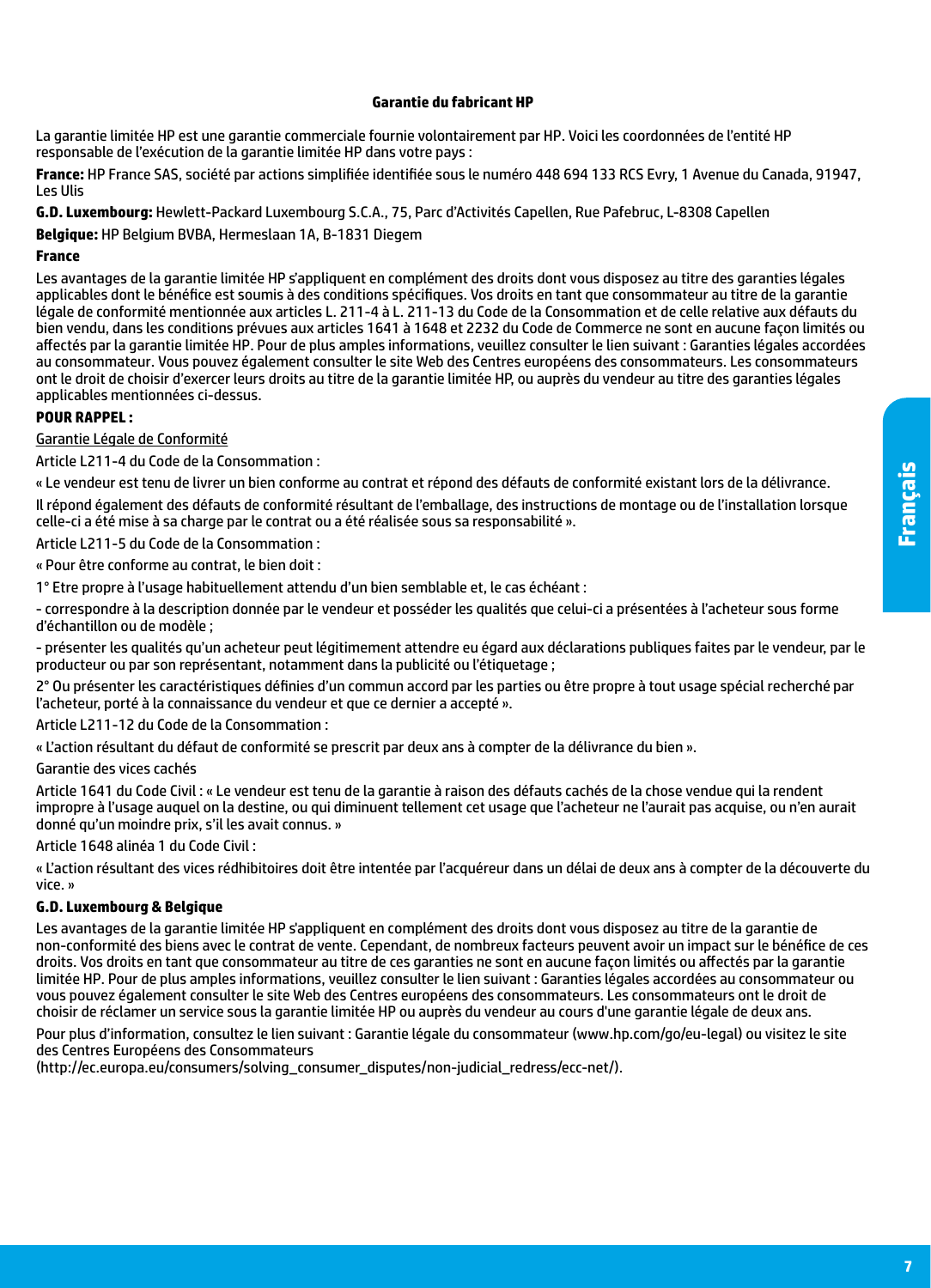# **HP OfficeJet 6960** All-in-One series



### **Primeros pasos**

#### **Lea Esto**

- **1.** Siga las instrucciones del póster de instalación para iniciar la configuración de la impresora.
- **2.** Visite **[123.hp.com/oj6960](http://123.hp.com/oj6960)** para descargar e iniciar el software de configuración de la aplicación HP Smart, y conecte la impresora a la red.

**Nota para usuarios de Windows**®**:** También puede utilizar el CD de software de la impresora HP. Si la impresora no incluye un CD, puede pedir uno en **[www.support.hp.com](http://www.support.hp.com)**.

**3.** Cree una cuenta o registre su impresora.

## **Configurar conexión inalámbrica**

Si sigue las instrucciones del panel de control de la impresora y de instalación del software de la impresora HP o de la aplicación HP Smart, habrá conectado correctamente la impresora a la red inalámbrica.

Para obtener más información, visite el sitio web del Centro de impresión inalámbrica HP (**[www.hp.com/go/wirelessprinting](http://www.hp.com/go/wirelessprinting)**).

### **Solución de problemas de comunicación inalámbrica**

• **Si el indicador luminoso azul del panel de control de la impresora no se enciende, puede que la conexión inalámbrica esté desactivada.** 

Para activar la función inalámbrica, en la pantalla del panel de control de la impresora, toque o deslice hacia abajo la pestaña situada en la parte superior de la pantalla para abrir el panel, pulse (†) (Inalámbrica) y luego toque (Configuración). Toque **Configuración inalámbrica** y, a continuación, toque **Inalámbrica** para activar la función.

• **Si el indicador luminoso azul parpadea, la impresora no está conectada a una red.** 

Utilice el Asistente de configuración inalámbrica que está disponible en el panel de control de la impresora para conectar la impresora con una conexión inalámbrica. Toque o deslice el dedo hacia abajo sobre la pestaña de la parte superior de la pantalla para abrir el Panel. A continuación, toque «1» (Inalámbrica) y toque (Configuración). Pulse **Configuración inalámbrica**, luego **Asistente de instalación inalámbrica** y a continuación, siga las instrucciones que aparecen en pantalla.

#### **Consejo:** Para obtener más ayuda, visite **[www.hp.com/go/wifihelp](http://www.hp.com/go/wifihelp)**.

**Nota:** Si utiliza un ordenador con Windows, puede utilizar la herramienta HP Print and Scan Doctor para solucionar problemas. Descargue esta herramienta desde **[www.hp.com/go/tools](http://www.hp.com/go/tools)**.

### **Use la impresora de forma inalámbrica sin un enrutador (Wi-Fi Direct)**

Con Wi-Fi Direct, puede conectar su equipo o dispositivo móvil (como un smartphone o una tablet) directamente a la impresora de forma inalámbrica; no es necesario conectarse a una red inalámbrica existente.

**Nota:** Para utilizar Wi-Fi Direct, puede que necesite instalar software de HP en el equipo o dispositivo móvil. Para obtener más información, visite **[123.hp.com/oj6960](http://123.hp.com/oj6960)**.

**Consejo:** Para saber cómo imprimir con Wi-Fi Direct, visite el sitio web de impresión de Wi-Fi Direct (**[www.hp.com/go/wifidirectprinting](http://www.hp.com/go/wifidirectprinting)**).

#### **Convertir una conexión USB a una conexión inalámbrica**

Más información: **[www.hp.com/go/usbtowifi](http://www.hp.com/go/usbtowifi)**.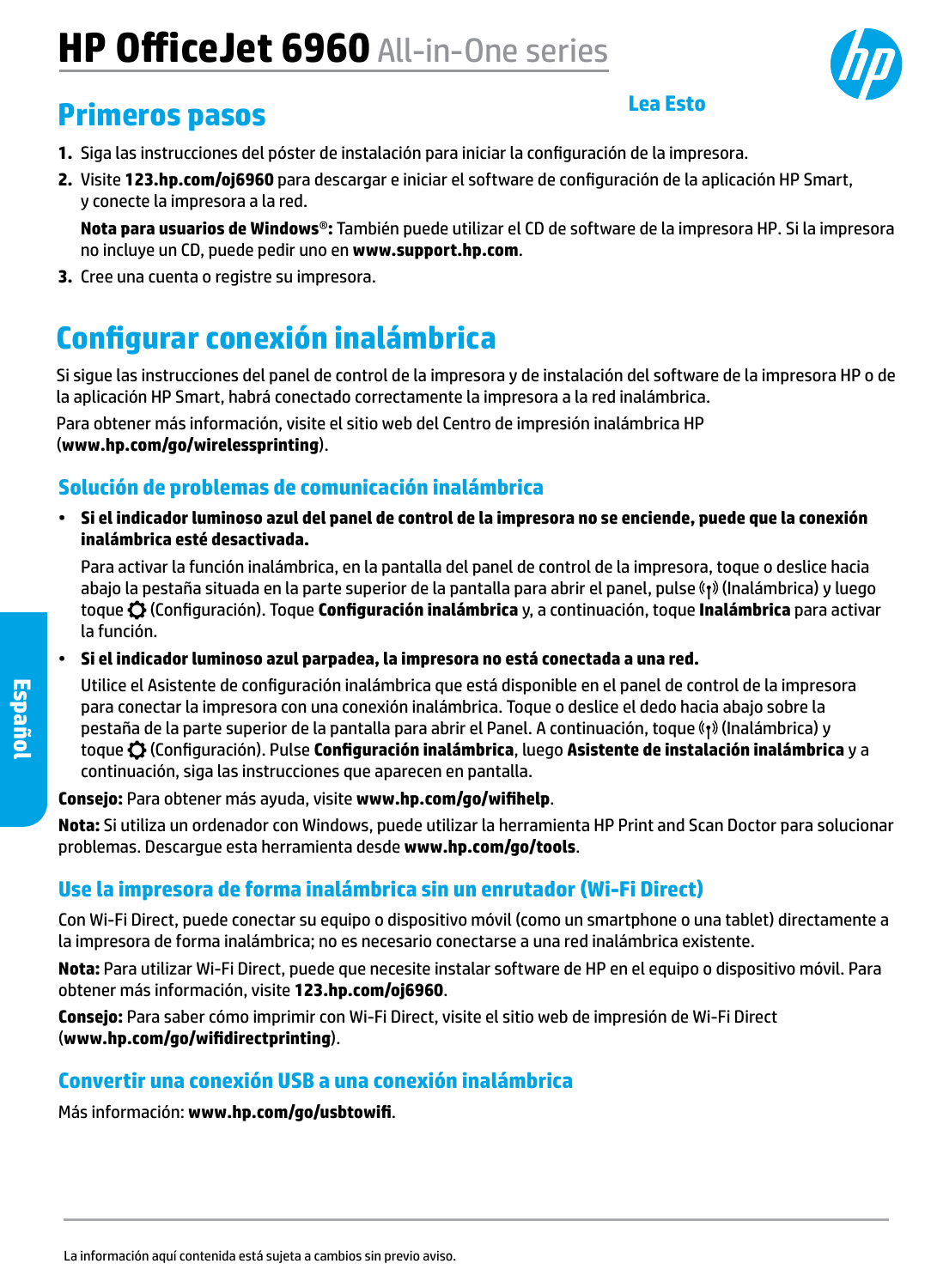## **Configuración del fax**

Puede configurar el fax utilizando el software de la impresora HP (recomendado) o el panel de control de la impresora.

- **Windows**: Utilice el asistente de configuración de fax durante la instalación de software. Para configurar después de la instalación del software, abra el software de la impresora HP (haga doble clic en el icono con el nombre de la impresora del escritorio), vaya a la pestaña **Fax** y, a continuación, seleccione **Asistente de configuración de fax**.
- **OS X**: Tras la instalación del software, en HP Utility, utilice Configuración de fax básica.
- **Panel de control**: Toque **Fax** en la pantalla inicial y a continuación toque **Configuración**.

Para obtener más información, visite **[www.hp.com/support/oj6960](http://www.hp.com/support/oj6960)**.

## **Más información**



**Soporte para productos [www.hp.com/support/oj6960](http://www.hp.com/support/oj6960)**



**Impresión móvil de HP [www.hp.com/go/mobileprinting](http://www.hp.com/go/mobileprinting)**

| Ayuda                                   | Obtenga ayuda adicional, información sobre notificaciones,<br>medioambiente y normativas, incluyendo notificaciones<br>reglamentarias y declaraciones de cumplimientos de la Unión<br>Europea en la sección «Información técnica» de la Guía del usuario:<br>www.hp.com/support/oj6960.                                                                                                                        |
|-----------------------------------------|----------------------------------------------------------------------------------------------------------------------------------------------------------------------------------------------------------------------------------------------------------------------------------------------------------------------------------------------------------------------------------------------------------------|
| Información sobre<br>cartuchos de tinta | Cartuchos: Asegúrese de utilizar los cartuchos de tinta incluidos para la<br>configuración de la impresora.                                                                                                                                                                                                                                                                                                    |
|                                         | Almacenamiento de información de uso anónimo: Los cartuchos HP<br>utilizados con esta impresora contienen un chip de memoria que ayuda<br>en el funcionamiento de la impresora y almacena un conjunto limitado<br>de información anónima sobre el uso. Esta información puede ser<br>utilizada para introducir mejoras en futuras impresoras HP. Consulte la<br>Guía del usuario en www.hp.com/support/oj6960. |
| Información de seguridad                | Use únicamente el cable y el adaptador de alimentación (si se incluyen)<br>proporcionados por HP.                                                                                                                                                                                                                                                                                                              |
| Uso de la tinta                         | www.hp.com/go/inkusage                                                                                                                                                                                                                                                                                                                                                                                         |
| Número de modelo<br>reglamentario       | A los efectos de la identificación reglamentaria, al producto se le ha<br>asignado un número de modelo reglamentario. No debe confundirse<br>este número con el nombre comercial o los números de producto.                                                                                                                                                                                                    |
| Registro de la impresora                | www.register.hp.com                                                                                                                                                                                                                                                                                                                                                                                            |
| Declaración de<br>conformidad           | www.hp.eu/certificates                                                                                                                                                                                                                                                                                                                                                                                         |

**Español**

Microsoft y Windows son marcas comerciales registradas o marcas comerciales de Microsoft Corporation en EE. UU. y otros países. Mac y AirPrint son marcas comerciales de Apple Inc., registradas en EE. UU. y otros países.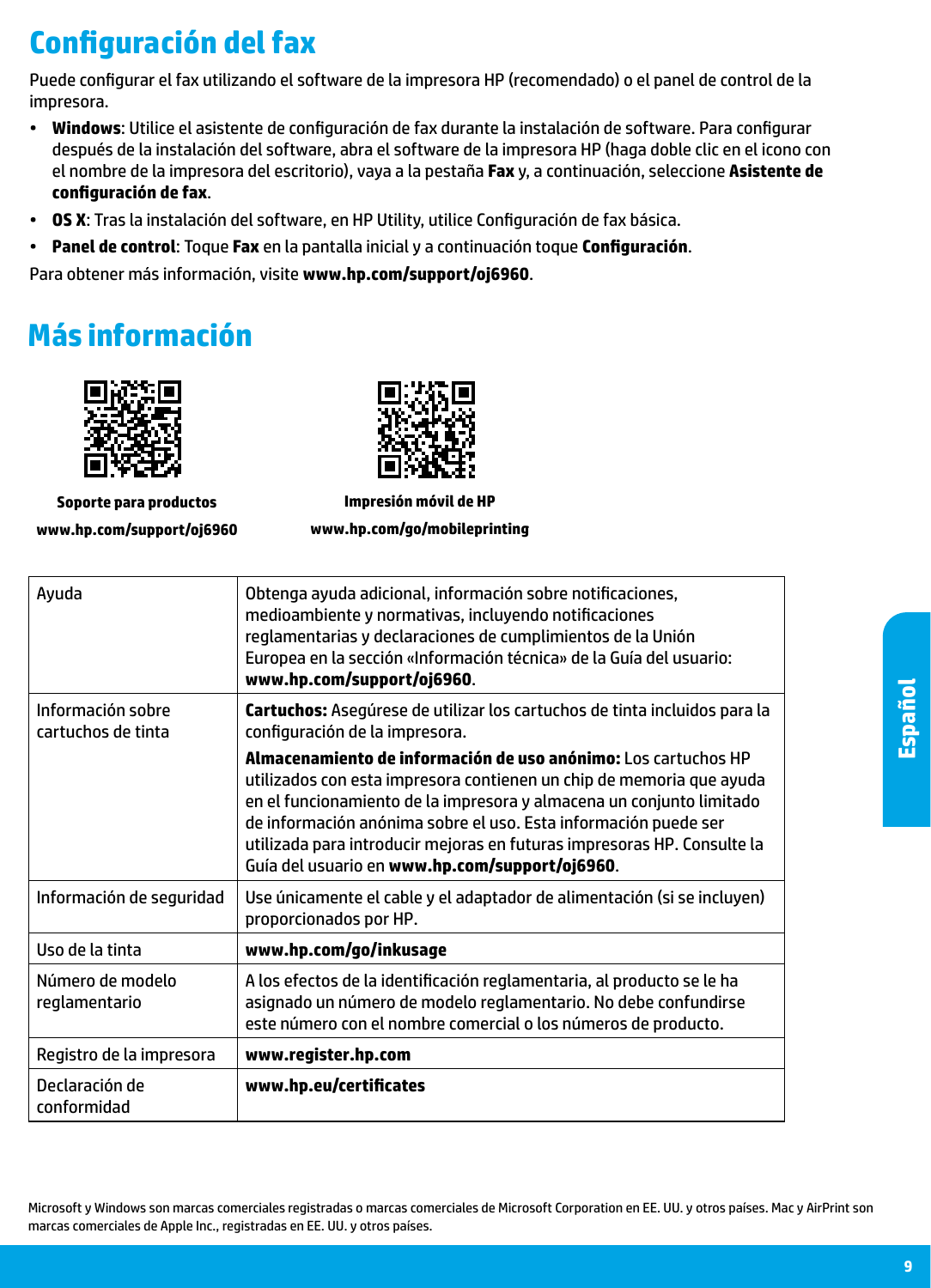## **Declaración de garantía limitada de la impresora HP**

| <b>Producto HP</b>                                                                                               | Período de garantía limitada                                                                                                                                                                                                                                                                                                                                                                         |
|------------------------------------------------------------------------------------------------------------------|------------------------------------------------------------------------------------------------------------------------------------------------------------------------------------------------------------------------------------------------------------------------------------------------------------------------------------------------------------------------------------------------------|
| Impresora                                                                                                        | Garantía de hardware de 1 año                                                                                                                                                                                                                                                                                                                                                                        |
| Cartuchos de tinta o impresión                                                                                   | La garantía es válida hasta que se agote la tinta HP o hasta que se<br>alcance la fecha de "fin de garantía" indicada en el cartucho, cualquiera<br>de los hechos que se produzca en primer lugar. Esta garantía no cubrirá<br>los productos de tinta HP que se hayan rellenado o manipulado, se hayan<br>vuelto a limpiar, se havan utilizado incorrectamente o se hava alterado<br>su composición. |
| Cabezales de impresión (sólo se aplica a productos con cabezales<br>de impresión que el cliente puede sustituir) | 1 año                                                                                                                                                                                                                                                                                                                                                                                                |
| Accesorios                                                                                                       | 1 año, a no ser que se especifique otro dato                                                                                                                                                                                                                                                                                                                                                         |

#### A. Alcance de la garantía limitada

- 1. Esta garantía limitada de HP se aplica solo a productos con marca HP vendidos o arrendados a) de HP Inc., sus subsidiarias, filiales, vendedores autorizados, proveedores autorizados o distribuidores en el país; b) con esta garantía limitada de HP.
- 2. HP Inc. (HP) garantiza al usuario final que los productos HP especificados anteriormente no tendrán defectos materiales ni de mano de obra durante la duración especificada anteriormente (el «Período de garantía limitada»), cuyo período de garantía limitada empieza en la fecha en que el producto de hardware HP se detecta por primera vez durante el arranque inicial, fecha que se conoce como «fecha de primer inicio». Como alternativa, si el producto de hardware HP no se detecta en dicho momento, el Período de garantía limitada deberá empezar en la fecha que sea posterior, ya sea la de adquisición o alquiler de HP o del proveedor de servicios de HP o, si procede, el proveedor de servicio autorizado de HP que completa la instalación.
- 3. Para los productos de software, la garantía limitada de HP se aplica únicamente a la incapacidad del programa para ejecutar las instrucciones. HP no garantiza que el funcionamiento de los productos no se interrumpa ni que no contenga errores.
- 4. La garantía limitada de HP abarca solo los defectos que se originen como consecuencia del uso normal del producto, y no cubre otros problemas, incluyendo los originados como consecuencia de:
	- a. Mantenimiento o modificación indebidos;
	- b. Software, soportes de impresión, piezas o consumibles que HP no proporcione o no admita;
	- c. Uso que no se ajuste a las especificaciones del producto;
	- d. Modificación o uso incorrecto no autorizados.
- 5. La garantía limitada de HP es nula en el caso de que la impresora estuviese conectada a un sistema o aparato posterior a la venta que modifica la funcionalidad de la impresora tal como el sistema de tinta continua.
- 6. Para los productos de impresoras de HP, el uso de un cartucho que no sea de HP o de un cartucho recargado no afecta ni a la garantía del cliente ni a cualquier otro contrato de asistencia de HP con el cliente. No obstante, si el error o el desperfecto en la impresora se atribuye al uso de un cartucho que no sea de HP, un cartucho recargado o un cartucho de tinta caducado, HP cobrará aparte el tiempo y los materiales de servicio para dicho error o desperfecto.
- 7. Si durante la vigencia de la garantía aplicable, HP recibe un aviso de que cualquier producto presenta un defecto cubierto por la garantía, HP reparará o sustituirá el producto defectuoso como considere conveniente.
- 8. Si HP no logra reparar o sustituir, según corresponda, un producto defectuoso que esté cubierto por la garantía, HP reembolsará al cliente el precio de compra del producto, dentro de un plazo razonable tras recibir la notificación del defecto.
- 9. HP no tendrá obligación alguna de reparar, sustituir o reembolsar el precio del producto defectuoso hasta que el cliente lo haya devuelto a HP.
- 10. Cualquier producto de sustitución puede ser un producto nuevo o casi nuevo de funcionalidad similar a la del producto que se sustituye.
- 11. Los productos HP podrían incluir piezas, componentes o materiales refabricados equivalentes a los nuevos en cuanto al rendimiento.
- 12. La Declaración de garantía limitada de HP es válida en cualquier país donde HP distribuya los productos HP cubiertos. Es posible que existan contratos disponibles para servicios de garantía adicionales, como el servicio in situ, en cualquier suministrador de servicios autorizado por HP, en aquellos países donde HP o un importador autorizado distribuyan el producto.
- B. Limitaciones de la garantía

HASTA DONDE LO PERMITAN LAS LEYES LOCALES, NI HP NI SUS PROVEEDORES TERCEROS OTORGAN NINGUNA OTRA GARANTÍA O CONDICIÓN DE NINGÚN TIPO, YA SEAN GARANTÍAS O CONDICIONES DE COMERCIABILIDAD EXPRESAS O IMPLÍCITAS, CALIDAD SATISFACTORIA E IDONEIDAD PARA UN FIN DETERMINADO.

- C. Limitaciones de responsabilidad
	- 1. Hasta donde lo permitan las leyes locales, los recursos indicados en esta Declaración de garantía son los únicos y exclusivos recursos de los que dispone el cliente.
	- 2. HASTA EL PUNTO PERMITIDO POR LA LEY LOCAL, EXCEPTO PARA LAS OBLIGACIONES EXPUESTAS ESPECÍFICAMENTE EN ESTA DECLARACIÓN DE GARANTÍA, EN NINGÚN CASO HP O SUS PROVEEDORES SERÁN RESPONSABLES DE LOS DAÑOS DIRECTOS, INDIRECTOS, ESPECIALES, INCIDENTALES O CONSECUENCIALES, YA ESTÉ BASADO EN CONTRATO, RESPONSABILIDAD EXTRACONTRACTUAL O CUALQUIER OTRA TEORÍA LEGAL, Y AUNQUE SE HAYA AVISADO DE LA POSIBILIDAD DE TALES DAÑOS.
- D. Legislación local
	- 1. Esta Declaración de garantía confiere derechos legales específicos al cliente. El cliente podría también gozar de otros derechos que varían según el estado (en Estados Unidos), la provincia (en Canadá), o la entidad gubernamental en cualquier otro país del mundo.
	- 2. Hasta donde se establezca que esta declaración de garantía contraviene las leyes locales, dicha Declaración de garantía se considerará modificada para acatar tales leyes locales. Bajo dichas leyes locales, puede que algunas declinaciones de responsabilidad y limitaciones estipuladas en esta Declaración de garantía no se apliquen al cliente.

#### **Información sobre la Garantía limitada del fabricante HP**

Su Garantía limitada de HP es una garantía comercial voluntariamente proporcionada por HP. El nombre y dirección de las entidades HP que proporcionan la Garantía limitada de HP (garantía comercial adicional del fabricante) en su país es:

**España:** Hewlett-Packard Española S.L. Calle Vicente Aleixandre, 1 Parque Empresarial Madrid - Las Rozas, E-28232 Madrid

Los beneficios de la Garantía limitada de HP son adicionales a la garantía legal de 2 años a la que los consumidores tienen derecho a recibir del vendedor en virtud del contrato de compraventa; sin embargo, varios factores pueden afectar su derecho a recibir los beneficios bajo dicha garantía legal. A este respecto, la Garantía limitada de HP no limita o afecta en modo alguno los derechos legales del consumidor. Para más información, consulte el siguiente enlace: Garantía legal del consumidor o puede visitar el sitio web de los Centros europeos de los consumidores. Los clientes tienen derecho a elegir si reclaman un servicio acogiéndose a la Garantía limitada de HP o al vendedor de conformidad con la garantía legal de dos años.

Para obtener más información, consulte el siguiente vínculo: la garantía legal del consumidor (www.hp.com/go/eu-legal) o puede visitar el sitio web del centro europeo del consumidor (http://ec.europa.eu/consumers/solving\_consumer\_disputes/non-judicial\_redress/ecc-net/).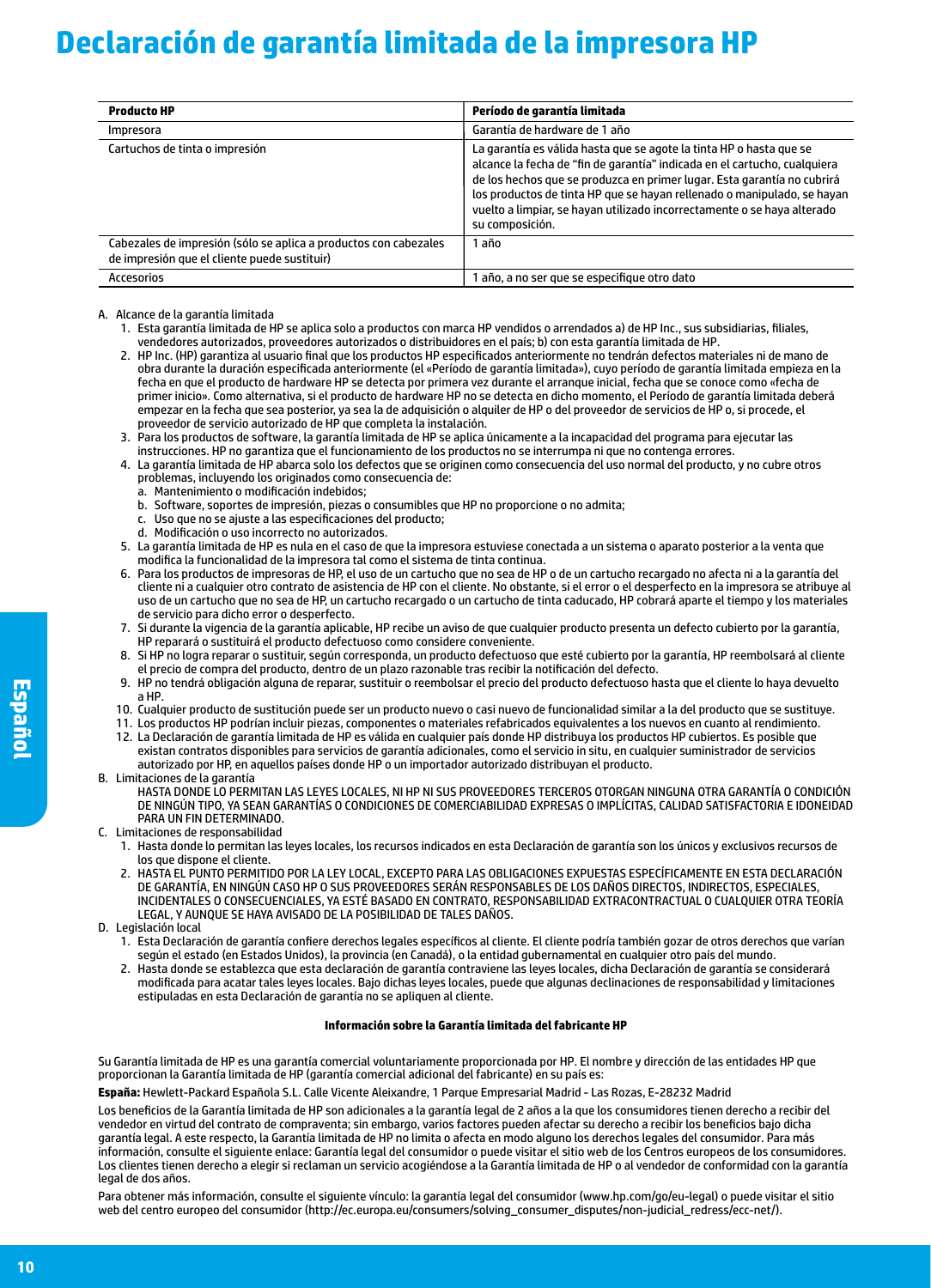# **HP OfficeJet 6960** All-in-One series

## **Introdução**

- **1.** Siga as instruções do folheto de configuração para começar a configurar a impressora.
- **2.** Acesse **[123.hp.com/oj6960](http://123.hp.com/oj6960)** para baixar e iniciar o software de configuração HP ou o aplicativo HP Smart e conecte a impressora à sua rede.

**Observação para usuários do Windows**®**:** também é possível usar o CD de software da impressora HP. Se sua impressora não vier com um CD, você pode solicitar um em **[www.support.hp.com](http://www.support.hp.com)**.

**3.** Crie uma conta ou registre sua impressora.

## **Configurar conexão sem fio**

Seguindo as instruções no painel de controle da impressora e instalando o software da impressora HP ou o aplicativo HP Smart, o normal é que você tenha conseguido conectar a impressora à rede sem fio.

Para mais informações, visite o Centro de Impressão Sem Fio HP (**[www.hp.com/go/wirelessprinting](http://www.hp.com/go/wirelessprinting)**).

#### **Solucionar problemas de conexão sem fio**

• **Se a luz azul no painel de controle da impressora não estiver acesa, os recursos sem fio da impressora poderão estar desativados.** 

Para ativar a conexão sem fio, no painel de controle da impressora, toque ou deslize para baixo a guia na parte superior da tela para abrir o painel de controle, toque em (s) (Sem fio) e, em sequida, toque em  $\bullet$ (Configurações). Toque em **Configurações Sem Fio** e em **Sem Fio** para ativá-la.

• **Se a luz azul estiver piscando, isso indica que a impressora não está conectada a uma rede.** 

Use o Assistente de configuração sem fio no painel de controle da impressora para conectar a impressora sem usar fios. Toque ou deslize para baixo a guia na parte superior da tela para abrir o Painel e toque em «1» (Sem Fio) e em (Configurações). Toque em **Configurações Sem Fio**, toque em **Assistente de Configuração Sem Fio** e siga as instruções na tela.

**Dica:** Para obter mais ajuda, acesse **[www.hp.com/go/wifihelp](http://www.hp.com/go/wifihelp)**.

**Observação:** se você estiver usando um computador que executa o Windows, será possível usar a ferramenta HP Print and Scan Doctor para solucionar problemas. Para baixar a ferramenta, acesse **[www.hp.com/go/tools](http://www.hp.com/go/tools)**.

#### **Usar a impressora por meio de rede sem fio sem usar um roteador (Wi-Fi Direct)**

Com o Wi-Fi Direct, é possível conectar seu computador ou dispositivo móvel (como smartphone ou tablet) diretamente a uma impressora sem fio – sem precisar se conectar a uma rede sem fio existente.

**Observação:** para usar o Wi-Fi Direct, talvez você precise instalar o software HP em seu computador ou dispositivo móvel. Para obter mais informações, acesse **[123.hp.com/oj6960](http://123.hp.com/oj6960)**.

**Dica:** Para saber mais sobre impressão com o Wi-Fi Direct, acesse o site Wi-Fi Direct Printing (**[www.hp.com/go/wifidirectprinting](http://www.hp.com/go/wifidirectprinting)**).

#### **Converter de uma conexão USB para uma conexão sem fio**

Saiba mais: **[www.hp.com/go/usbtowifi](http://www.hp.com/go/usbtowifi)**.

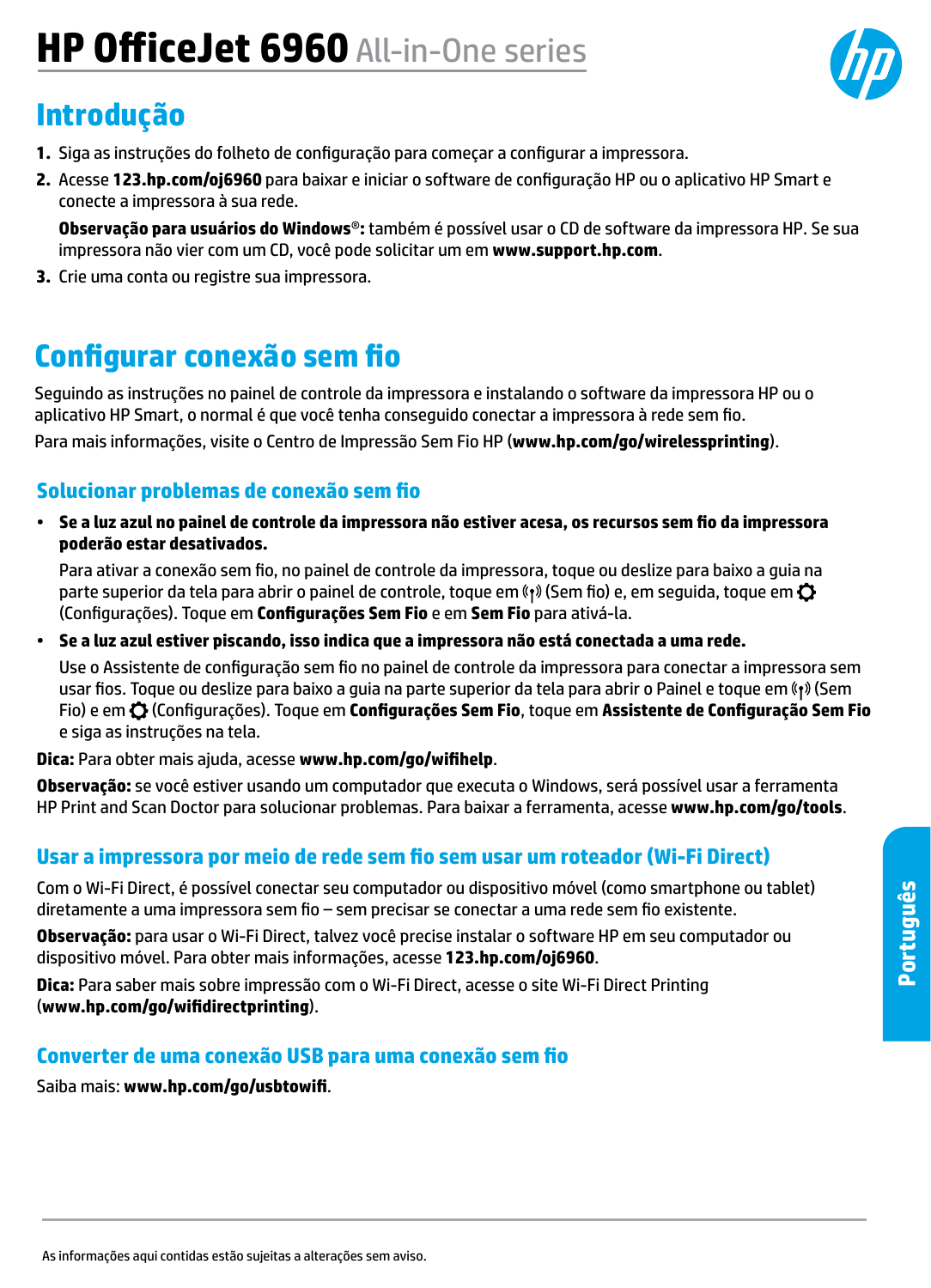## **Configurar fax**

Você pode configurar o fax usando o software da impressora HP (recomendado) ou painel de controle da impressora.

- **Windows**: use o Assistente de fax durante a instalação do software. Para configurar após a instalação do software, abra o software da impressora HP (clicando duas vezes no ícone com o nome da impressora na área de trabalho), vá para a guia **Fax** e selecione **Assistente de Instalação de Fax**.
- **OS X**: após a instalação do software, nos Utilitários HP, use as Configurações básicas de fax.
- **Painel de controle**: Toque em **Fax** na tela inicial e, em seguida, em **Configuração**.

Para obter mais informações, acesse **[www.hp.com/support/oj6960](http://www.hp.com/support/oj6960)**.

## **Mais informações**



**Suporte do produto [www.hp.com/support/oj6960](http://www.hp.com/support/oj6960)**



**Impressão móvel HP [www.hp.com/go/mobileprinting](http://www.hp.com/go/mobileprinting)**

| Ajuda                                  | Para mais ajuda e avisos, informações ambientais e regulamentares<br>(incluindo Aviso Regulatório da União Europeia e declarações de<br>conformidade), consulte a seção "Informações Técnicas" do Guia do<br>Usuário: www.hp.com/support/oj6960.                                                                                                                                                         |
|----------------------------------------|----------------------------------------------------------------------------------------------------------------------------------------------------------------------------------------------------------------------------------------------------------------------------------------------------------------------------------------------------------------------------------------------------------|
| Informações sobre<br>cartucho de tinta | <b>Cartuchos:</b> Certifique-se de usar os cartuchos fornecidos com a<br>impressora para configuração.                                                                                                                                                                                                                                                                                                   |
|                                        | Armazenamento de informações anônimas de uso: os cartuchos HP<br>usados com esta impressora contêm um chip de memória que ajuda<br>na operação da impressora e armazena um conjunto limitado de<br>informações anônimas sobre o uso da impressora. Essas informações<br>poderão ser usadas para aprimorar as impressoras HP futuras. Você<br>pode obter um guia do usuário em www.hp.com/support/oj6960. |
| Informações sobre<br>segurança         | Use o dispositivo apenas com o cabo e o adaptador de alimentação<br>fornecidos pela HP (se houver).                                                                                                                                                                                                                                                                                                      |
| Consumo de tinta                       | www.hp.com/go/inkusage                                                                                                                                                                                                                                                                                                                                                                                   |
| Número regulamentar do<br>modelo       | Para fins de identificação de regulamentação, um Número do modelo de<br>regulamentação foi atribuído ao seu produto. O Número do modelo de<br>regulamentação não deve ser confundido com o nome comercial ou os<br>números do produto.                                                                                                                                                                   |
| Registro da impressora                 | www.register.hp.com                                                                                                                                                                                                                                                                                                                                                                                      |
| Declaração de<br>conformidade          | www.hp.eu/certificates                                                                                                                                                                                                                                                                                                                                                                                   |

Microsoft e Windows são marcas registradas ou marcas comerciais da Microsoft Corporation nos Estados Unidos e/ou em outros países. Mac e AirPrint são marcas comerciais da Apple Inc. registradas nos Estados Unidos e em outros países.